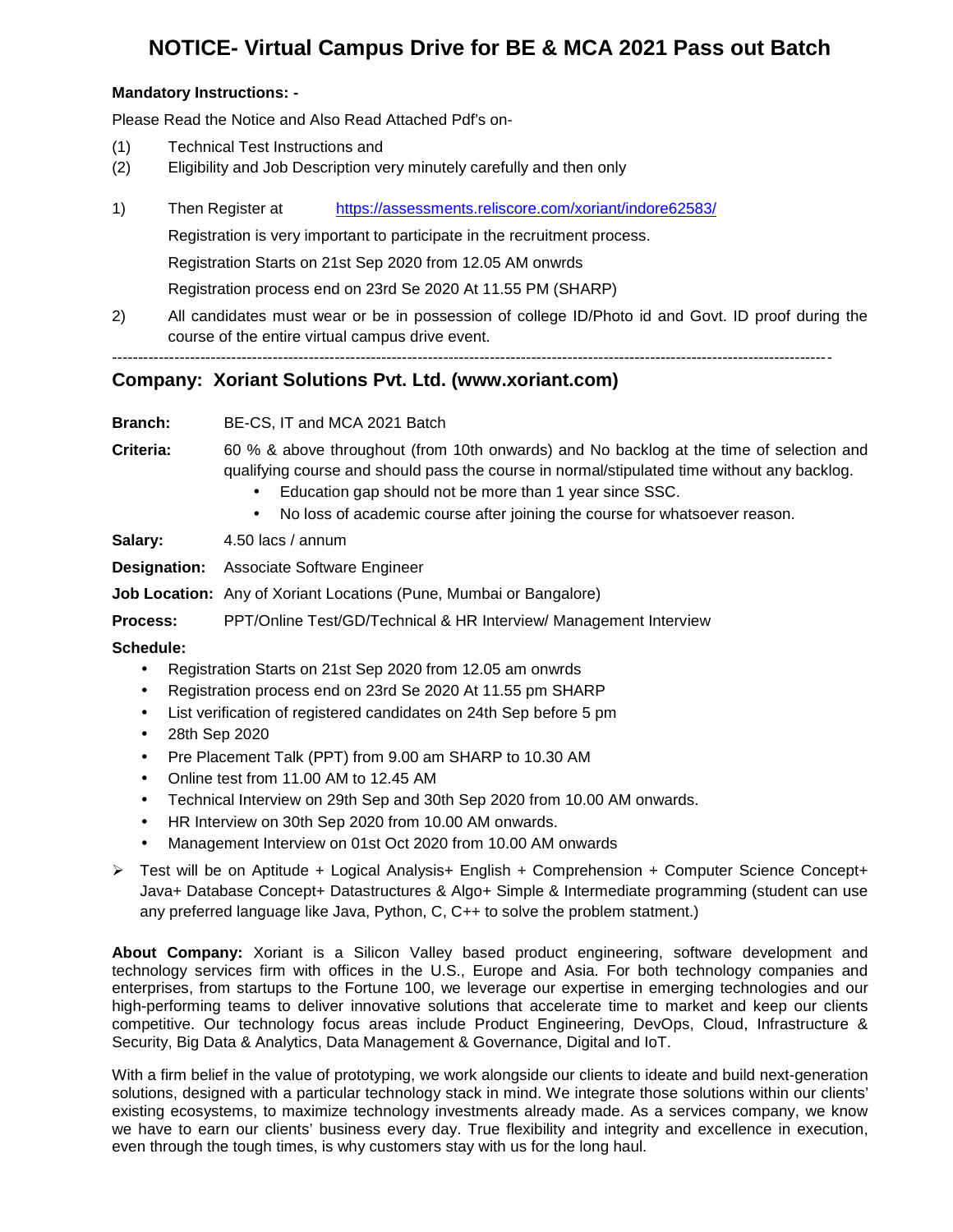# **DISCOVER YOUR GEEK SIDE** #BelongAtXoriant

#### Dear Prof,

We are glad to confirm the campus recruitment drive on 28<sup>th</sup> September 2020 virtually for your esteemed institute.

Eligibility criteria along with the Job Description attached for your reference. Kindly read the attached 'Technical Test Instruction' carefully & convey the same to the candidates.

It is mandatory for students to register themselves on the below mentioned link in order to participate in the drive. Failing which the candidature will be considered as void.

Link for Registration : - https://assessments.reliscore.com/xoriant/Indore62583/

Please find below the schedule for the drive & let us know if you require any additional information from our end.

| <b>DATE</b>          | <b>ACTIVITY</b>                            | <b>TIMING</b>      |
|----------------------|--------------------------------------------|--------------------|
| 21-September-20      | Candidate Registration Process Starts      | 12:05AM Onwards    |
| 23-September-20      | <b>Candidate Registration Process Ends</b> | 11:55PM Sharp      |
| 24-September-20      | List Verification of Registered Candidates | Before 05:00PM     |
| 28-September-20      | Preplacement talk                          | 09:00AM to 10:30AM |
| 28-September-20      | Online Test                                | 11:00AM to 12:45PM |
| 29 & 30-September-20 | <b>Technical Interview</b>                 | 10:00AM Onwards    |
| 30-September-20      | <b>HR</b> interview                        | 10:00AM Onwards    |
| 01-October-20        | Management Interview                       | 10:00AM Onwards    |



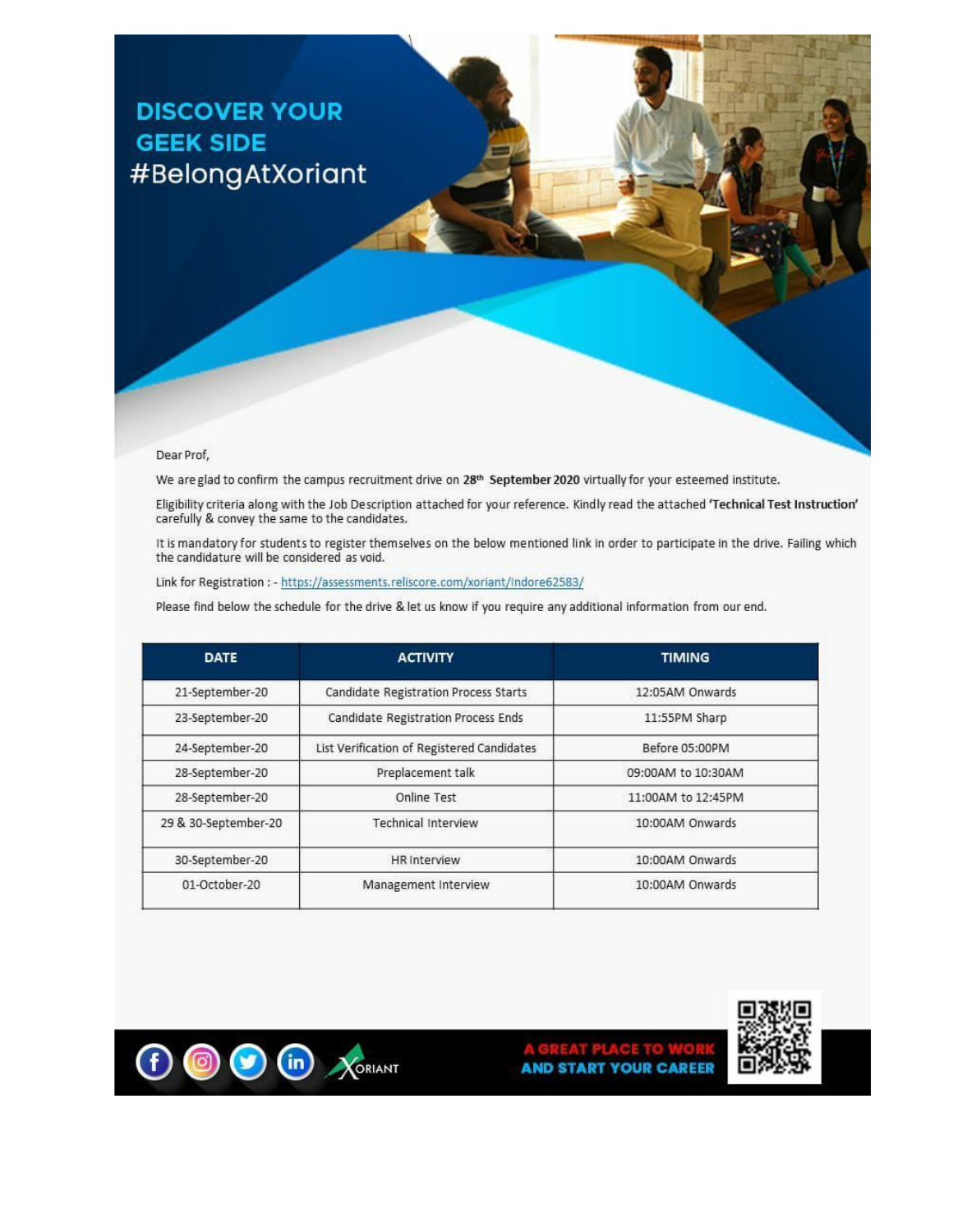

## **Eligibility Criteria :**

- BE/B.Tech/MCA (CSE/IT) passing out in the year 2021
- Min 60% in SSC/HSC/Diploma & BE/B.Tech/MCA (Both at the time of selection & after completion of degree)
- Must have excellent written & spoken communication skills in English.
- One live backlog at the time of selection in the qualifying course, however, should complete the course in normal/stipulated time without any backlogs.
- Education gap should not be more than 1 year since SSC.
- No loss of academic year after joining the course for whatsoever reason
- Job location: Any of Xoriant locations (Pune, Mumbai or Bangalore)
- Salary: 4.5 Lacs
- Bond : No Bond Applicable.

## **Job Description :**

| Designation:             | <b>Associate Software Engineer - G1</b>                                                                                                                                                                                                                                                                                                                                                                                                                                                                                                                                                                                                                                                                                                                                                                                                                                                                                                                                         |
|--------------------------|---------------------------------------------------------------------------------------------------------------------------------------------------------------------------------------------------------------------------------------------------------------------------------------------------------------------------------------------------------------------------------------------------------------------------------------------------------------------------------------------------------------------------------------------------------------------------------------------------------------------------------------------------------------------------------------------------------------------------------------------------------------------------------------------------------------------------------------------------------------------------------------------------------------------------------------------------------------------------------|
| <b>Responsibility:</b>   | To get trained in various phases of software development life cycles of<br>$\bullet$<br>various types of projects and scale up to the expectations of the project<br>team in varied roles<br>To complete all assigned tasks and training-related expectations<br>To understand protocols, working environment and organizational<br>$\bullet$<br>processes and policies.<br>To understand the processes and work instructions required to get the task<br>$\bullet$<br>done.<br>To gain a broad level understanding of the module / system to which<br>$\bullet$<br>he/she is assigned as a trainee<br>To understand the technical platform for the assigned assignment,<br>$\bullet$<br>standards and user interfaces.<br>To gain proficiency in developing structured programs.<br>To actively participate in organizational activities related to them<br>To understand the CMMi Framework and adhere to the standard process<br>$\bullet$<br>while contributing to projects |
| <b>Required Skills</b>   | Reporting skills<br>$\bullet$<br>Analytic skills<br>Learning ability<br><b>Excellent Communication skills</b><br>Flexibility<br>$\bullet$<br>Readiness to take up challenges<br>$\bullet$                                                                                                                                                                                                                                                                                                                                                                                                                                                                                                                                                                                                                                                                                                                                                                                       |
| <b>Additional Inputs</b> | Readiness to work in Shifts<br>$\bullet$<br>Understanding of Agile, Scrum<br>$\bullet$<br>Understanding of tracking tool<br>$\bullet$<br>Asking for code review<br>$\bullet$<br>Plan for doing at least one certification in technical area<br>$\bullet$                                                                                                                                                                                                                                                                                                                                                                                                                                                                                                                                                                                                                                                                                                                        |



Xoriant is a product engineering, software development and technology services Company, serving technology startups as well as mid-size to large corporations. We offer a flexible blend of onsite, offsite and offshore services from our eight global delivery centers with over 3600 software professionals. Xoriant has deep client relationships spanning over 30 years with various clients ranging from startups to Fortune 100 companies.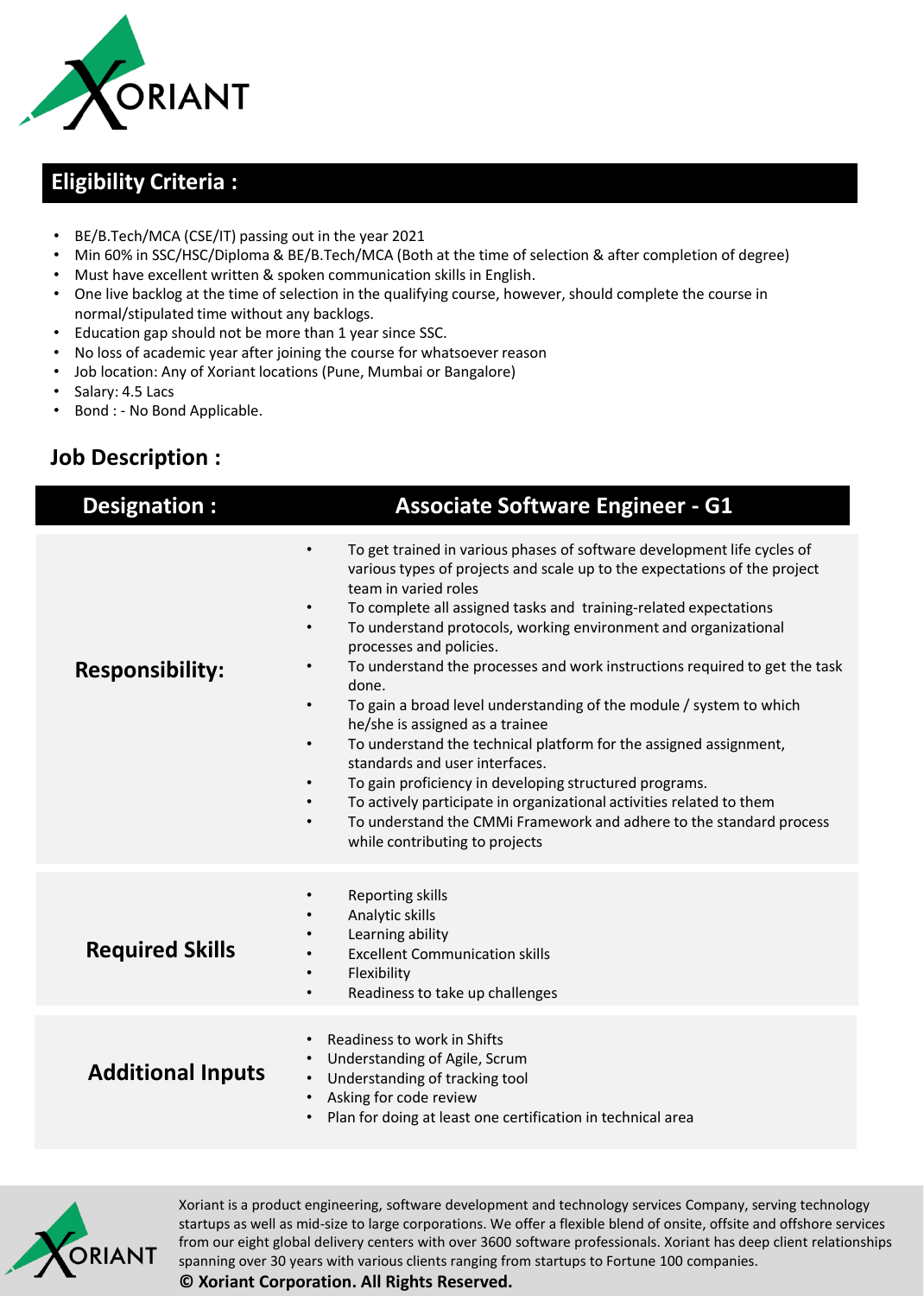

### Technical Test Instructions :

Technical test will be primarily on technical aspects, which consist of questions on below sections:-

- General Aptitude (Objective/Numeric)
- Logical Analysis (MCQ)
- English Knowledge (MCQ)
- Comprehension #1 (MCQ)
- Comprehension #2 (MCQ)
- Computer Science Concept (MCQ)
- Java Knowledge (MCQ)
- Data Structures and Algorithms (MCQ)
- Database Concepts (MCQ)
- Simple programming (Students can use any preferred language like Java, C, C++, Python to solve the problem statement)
- Intermediate Programming (Students can use any preferred language like Java, C, C++, Python to solve the problem statement)

#### Interview Process :

- Preplacement talk
- Online Test
- Technical Interview
- HR Interview
- Management interview

## Soft copy Mandatory Documents at the Time of Appearing for the interview :

- CV/Resume
- Passport size photo one copy.
- Mark sheets from SSC/10<sup>th</sup> including that of last semester result which has been declared.
- Certificate of all academic courses completed since SSC.
- Gap certificate in case of any gap between any two courses. Specifying the reason for gap.

#### **Please Note : These are mandatory documents to be submitted at the time joining the company, failing which the joining will stand void**

## Infrastructure Requirements at Student End :

- 1. Zoom & WebEx Application installed in Laptop or Desktop.
- 2. Laptop/Desktop should have webcam facility in order to register & appear for the test & interview process. We do not recommend to use mobile phones for the same
- 3. The machine used by the students should have a recent browser (Google Chrome version 52 or later, Microsoft Edge 12 or later). Internet Explorer is not supported.
- 4. Students will be required to write one or more programs as part of this test. Thus, they attempt this test from a device which allows them to write a program. They can either use an IDE or compiler (for C or Java) installed on their machine, or they can use an online IDE (like https://ideone.com).
- 5. Bandwidth requirements: The test mostly has text-only screens with no multimedia. Hence it uses minimal bandwidth per student. Unless you have very low internet bandwidth, your default bandwidth should be good enough for this test.
- 6. We recommend that student should take interview in a private room where there is sufficient light without any disturbance which can cause hindrance in the interview process.



Xoriant is a Silicon Valley based product engineering, software development and technology services firm with offices in the U.S., Europe and Asia. Our technology focus areas include Product Engineering, DevOps, Cloud, Infrastructure & Security, Big Data & Analytics, Data Management & Governance & IoT.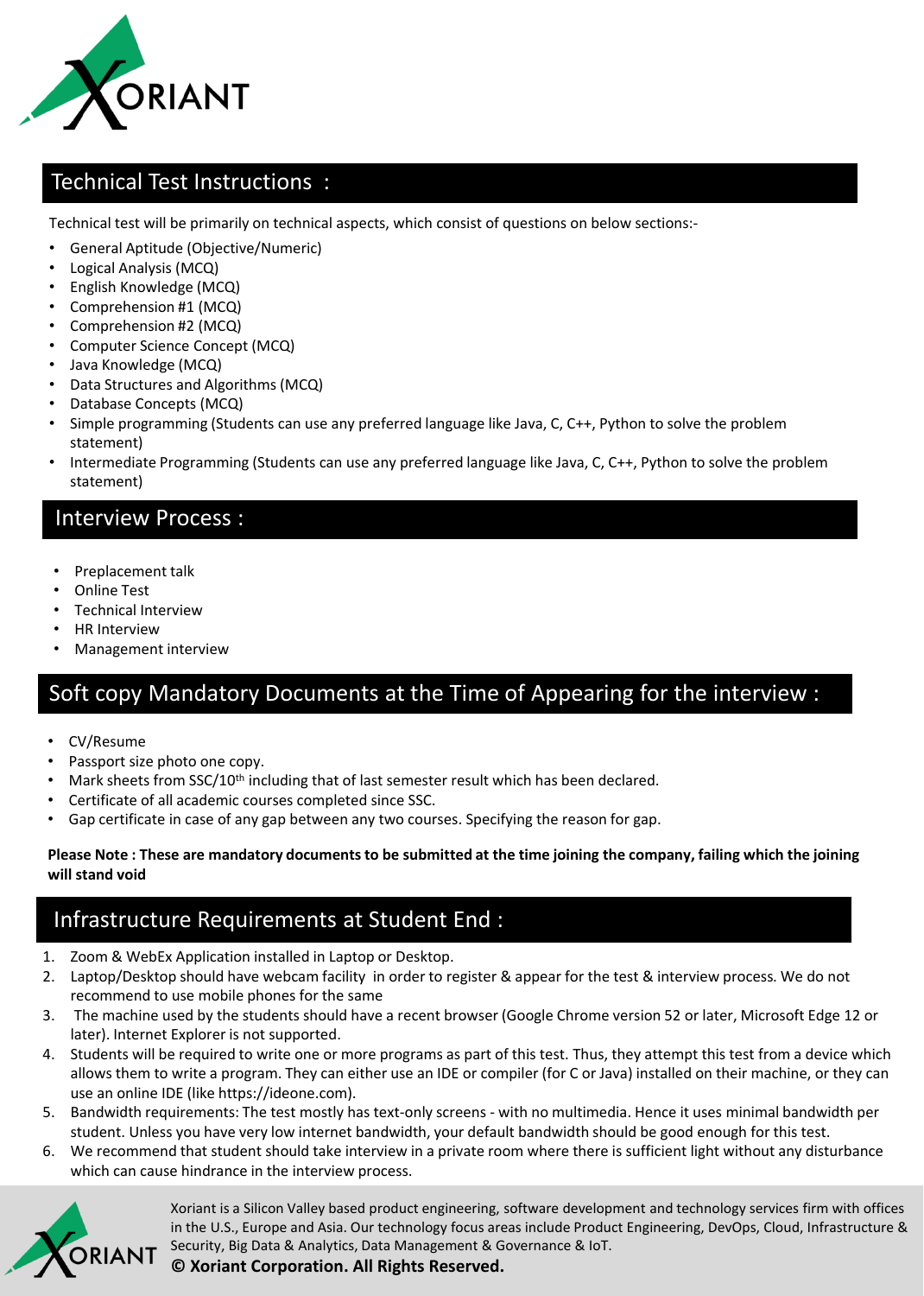

#### Registration Process :

- You have been provided with a URL for candidate registration purpose. Kindly forward that URL to all students from your college and we urge you to ask them to register within the registration window. When the students clicks on the provided URL, they will be prompted to create a username/login on the online system, after which they need to fill in the required details on the portal in order to complete the registration.
- Students need to create an account with a username/password of their choice. They must provide a valid email address and fill in the other information accurately.
- Students must make a note of the username and password created. They will not be able to appear for the test without this information
- After the registration period is over, Xoriant will send an email to the students who meet the eligibility criteria providing the schedule along with the URL of the actual test.

#### Instructions for Students :

- Students must register within the registration window. Those who fail to register themselves on the portal within the prescribed time, will not be able to appear for the test.
- On the date and time of the test, students must log in using the same username and password which was created at the time of the registration. Without this information, they will not be allowed to appear for the test.
- When they log in, they will be directed to a screen with detailed instructions about the test. They should read the instructions carefully - failure to abide by the instructions is one of the most common reasons for students not scoring well, and following written instructions properly is one of the important abilities that the company is looking for.
- Students will be asked for permission to access webcam at the time of the test. Students need to click on '**Allow/Yes'**.
- The student's test timer starts after they click on the "Start Activity" button that they will find at the bottom of the instructions screen. In other words, the time taken to read instructions is not included in the test time.

### Common Problems - Re-starting the Test :

- If a student gets logged out of the system, either due to an internet connection failure, computer crash, browser hang, or any other problem, the student can simply click on the test URL again, and the test will resume from where it had ceased.
- If the student is using the same computer/browser then the test will start immediately.
- If the student moves to a different computer/browser, then they should click on the link provided for "Returning Users" at the top of the page. They will then be prompted to log into the system using the username/password that they had created earlier.

## Common Problems - Moving to the Next Question :

- Questions must be answered in the order they are presented. Students are not allowed to skip any question. Once the student moves to the next question, there is no way to go back to the previous question to answer it later.
- For some problems (e.g. programming problems), the system gives students number of attempts to solve the problem in case their first attempt did not produce the correct answer.
- The system automatically moves on to the next question incase the answer was accepted by the system, or if the number of attempts are exceeded. In both cases, the student's last submission is recorded in the system and the student will get credit based on that submission.



Xoriant is a Silicon Valley based product engineering, software development and technology services firm with offices in the U.S., Europe and Asia. Our technology focus areas include Product Engineering, DevOps, Cloud, Infrastructure & Security, Big Data & Analytics, Data Management & Governance & IoT.